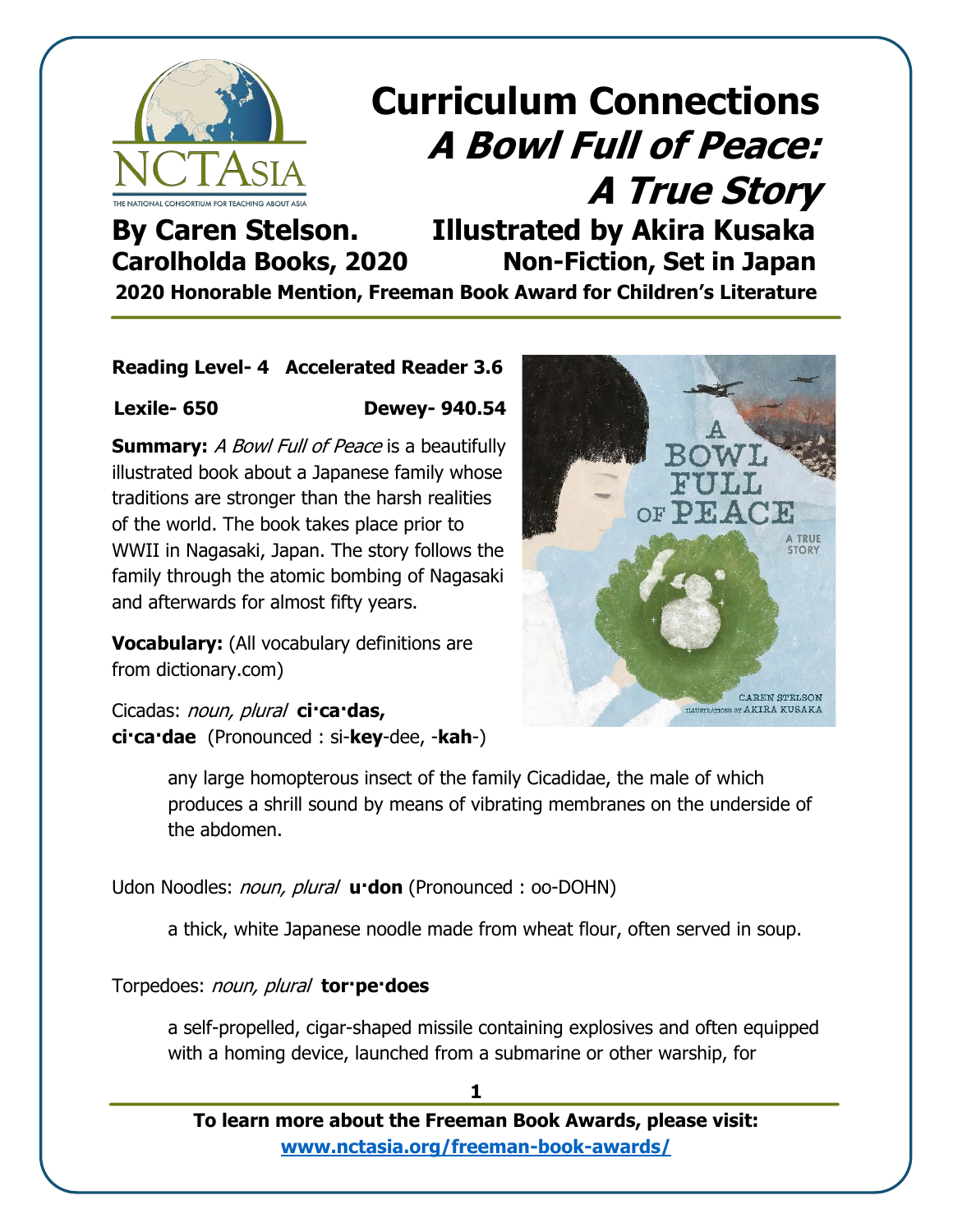

**2020 Honorable Mention, Freeman Book Award for Children's Literature**

destroying surface vessels or other submarines. Any of various submarine explosive devices for destroying hostile ships, as a mine.

Mackerel: noun, plural (especially collectively) **mack·er·el**, (especially referring to two or more kinds or species) **mack·er·els**

a food fish, *Scomber scombrus*, of the North Atlantic, having wavy cross markings on the back.

#### Atomic Bomb: noun, **A·tom·ic Bomb**

a bomb whose potency is derived from nuclear fission of atoms of fissionable material with the consequent conversion of part of their mass into energy.

a bomb whose explosive force comes from a chain reaction based on nuclear fission in U-235 or plutonium.

Radiation: noun, **ra·di·a·tion** (Pronounced rey-dee-**ey**-shuhn)

- 1. Physics
	- a. the process in which energy is emitted as particles or waves.
	- b. the complete process in which energy is emitted by one body, transmitted through an intervening medium or space, and absorbed by another body.
	- c. the energy transferred by these processes.
- 2. the act or process of radiating.
- 3. something that is radiated.

Rubble: noun, **rub·ble** (Pronounced: **ruhb**-uhl)

- 1. broken bits and pieces of anything, as that which is demolished: *Bombing* reduced the town to rubble.
- 2. any solid substance in irregularly broken pieces.
- 3. rough fragments of broken stone

**2**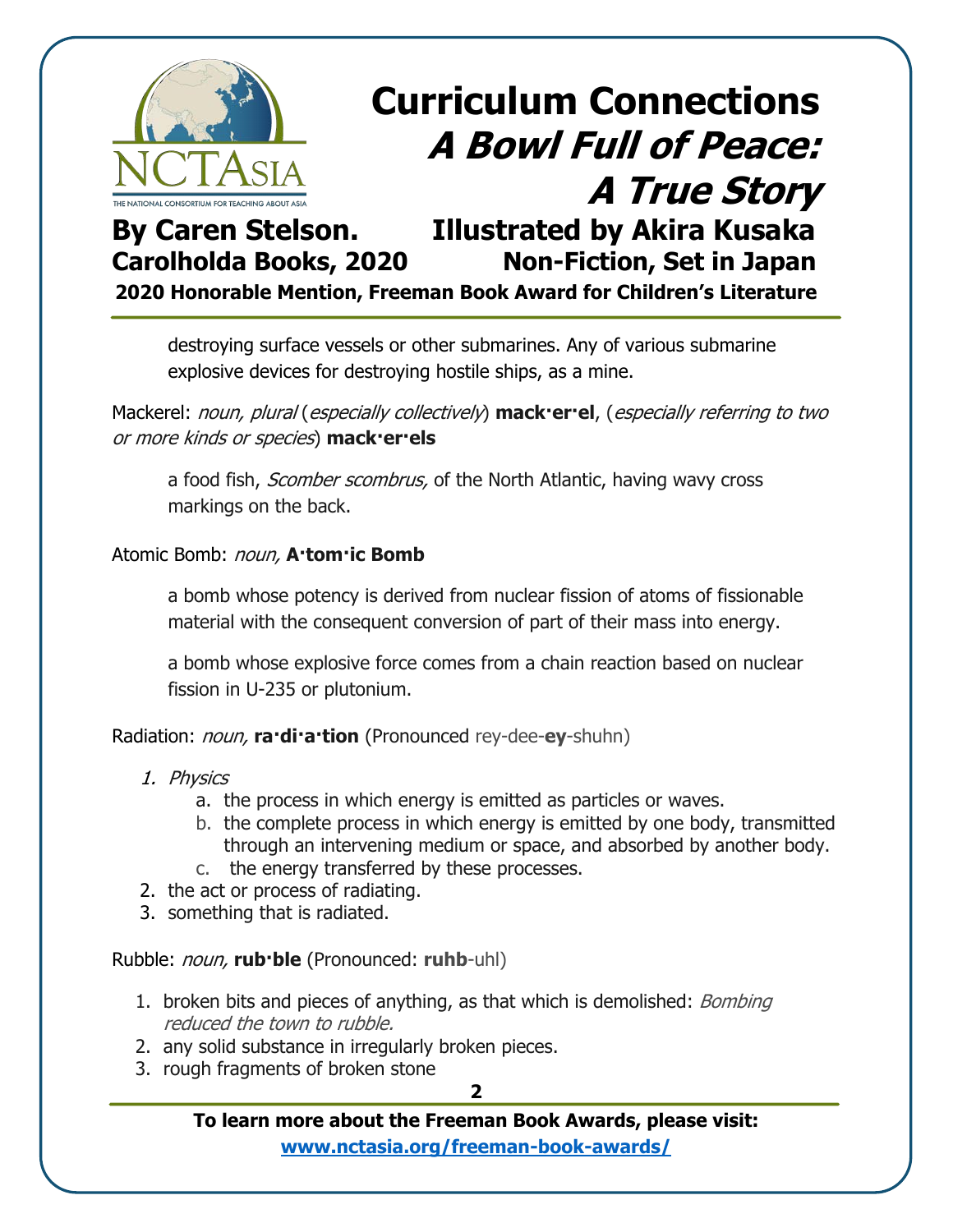

**Carolholda Books, 2020 Non-Fiction, Set in Japan**

**2020 Honorable Mention, Freeman Book Award for Children's Literature**

**Universal Theme:** The universal theme of this book is about the sharing of experiences to prevent future repetition of history.

**Literature Themes** that are represented in A Bowl Full of Peace

- Good vs Evil
- Facing Darkness
- Power of Tradition
- Darkness and Light
- Displacement
- Everlasting Love
- Family blessing

### **Higher Level Questioning**

**REMEMBER**: (Level 1) Recognizing and Recalling

- 1. List the main events that happen in the story in order from beginning to end.
- 2. Who were the family characters in the story?
- 3. Describe what happened when the bomb hit Nagasaki.

**UNDERSTAND:** (Level 2) Interpreting, exemplifying, classifying, summarizing, inferring, comparing, explaining

- 1. What can you infer from the pages (18 and 19) depicting the bombing that have only illustrations and no words?
- 2. How would you express the significance of finding grandma's bowl when their entire house was destroyed?

**3**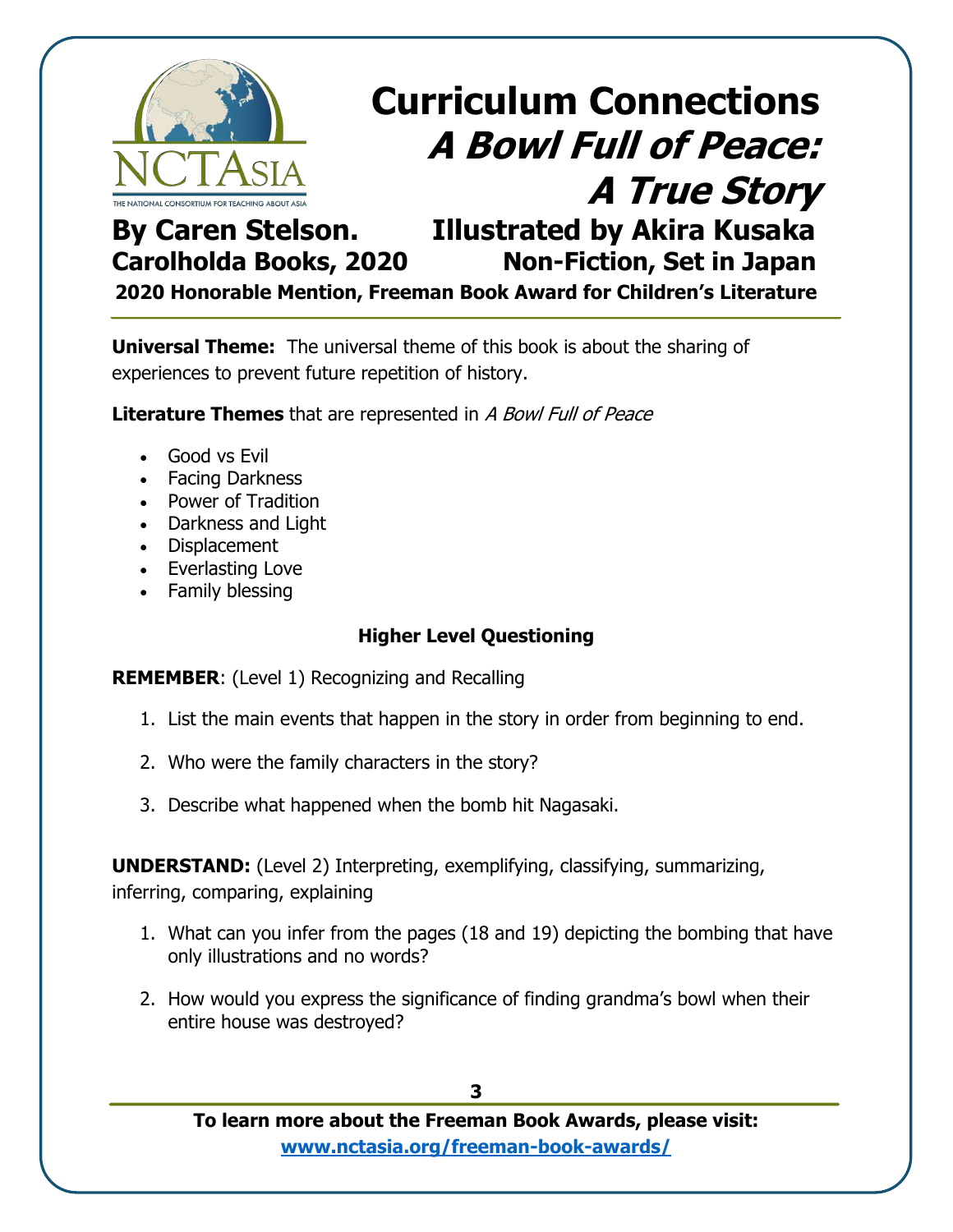

## **Curriculum Connections A Bowl Full of Peace: A True Story By Caren Stelson. Illustrated by Akira Kusaka**

**Carolholda Books, 2020 Non-Fiction, Set in Japan**

**2020 Honorable Mention, Freeman Book Award for Children's Literature**

3. Compare and contrast the contents of grandmother's bowl as the story progresses from peacetime to wartime.

**APPLY:** (Level 3) Executing and implementing

- 1. What examples can you find to show the importance of the bowl to the family?
- 2. How would you develop a plan of what you could possibly take with you if you had to evacuate because of a war?
- 3. How would you demonstrate a way to keep one of your family traditions alive?

**ANALYZE:** (Level 4) Differentiating, organizing, attributing

- 1. How would you explain the significance of the fact that everyone in the family, dead and alive, had touched the bowl?
- 2. Why do you think the author used the bowl in the story to represent family tradition?
- 3. How can you compare the melting ice in the bowl to what happens to their family as the story progresses?

**EVALUATE** (Level 5) Checking and critiquing

- 1. How did the illustrator portray the difficult times versus the good times in the drawings?
- 2. Predict the outcome if the bowl had not survived.
- 3. What facts can you gather about the effects the radiation had on the people in Nagasaki?

**4**

**To learn more about the Freeman Book Awards, please visit: [www.nctasia.org/freeman-book-awards/](https://nctasia.org/freeman-book-awards/)**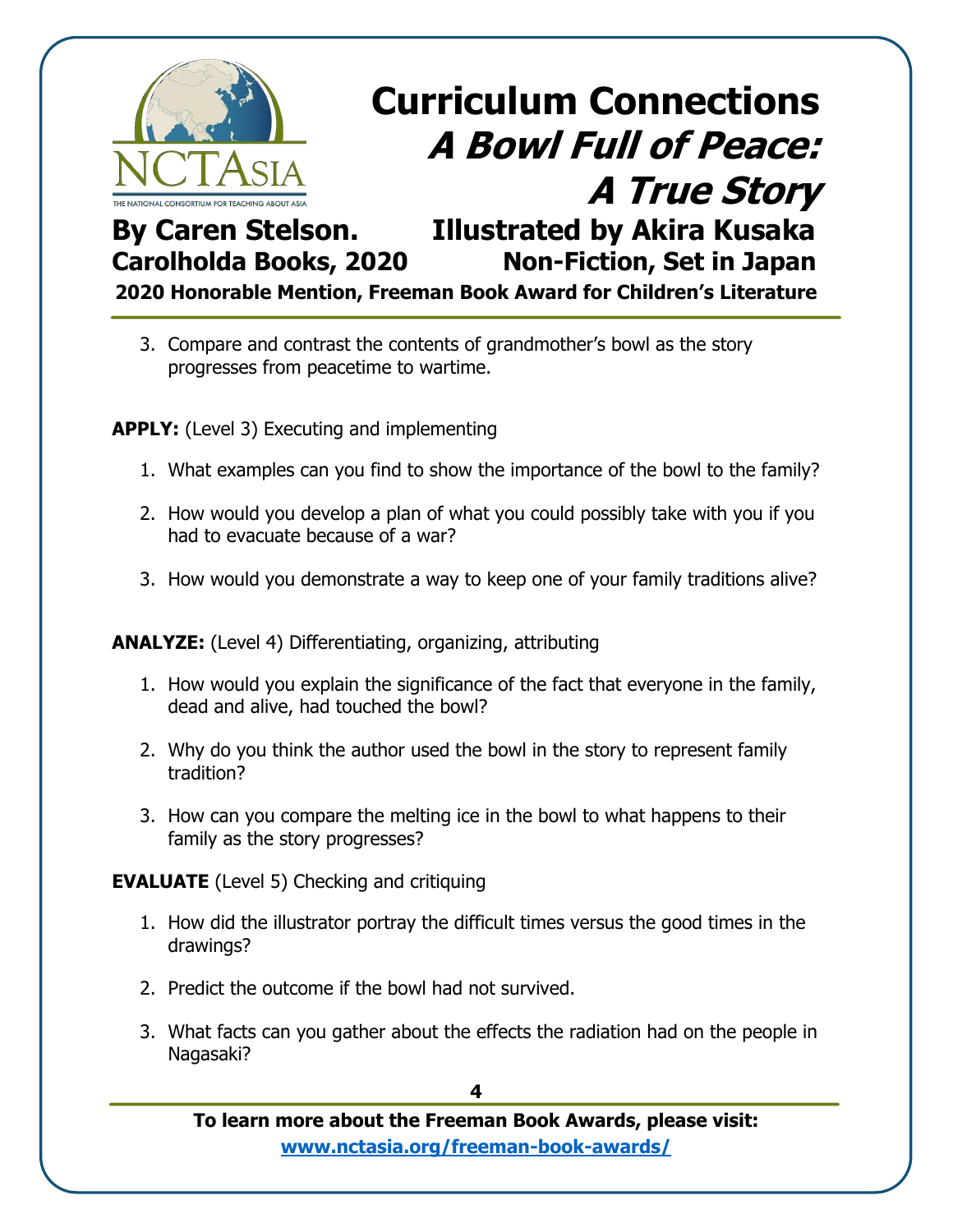

**2020 Honorable Mention, Freeman Book Award for Children's Literature**

**CREATE** (Level 6) Generating, planning, producing

- 1. Determine the value of the bowl to the family.
- 2. What choice would you make fifty years after the war had ended to ensure that such a terrible thing didn't happen again? What did the author do?
- 3. What is the most important lesson in this story? Why?

#### **Research websites**

<https://www.history.com/topics/world-war-ii/atomic-bomb-history>

<https://www.britannica.com/technology/atomic-bomb>

<https://www.history.com/topics/world-war-ii/bombing-of-hiroshima-and-nagasaki>

#### **Standards**

#### **Elementary**

Language Arts - Standards: <http://www.corestandards.org/ELA-Literacy>

Math - Standards:<http://www.corestandards.org/Math/>

Social Studies - Standards: [https://aos98.files.wordpress.com/2015/06/ncss](https://aos98.files.wordpress.com/2015/06/ncss-standards.pdf)[standards.pdf](https://aos98.files.wordpress.com/2015/06/ncss-standards.pdf)

#### **Middle Grades**

Language Arts - Standards: <http://www.corestandards.org/ELA-Literacy>